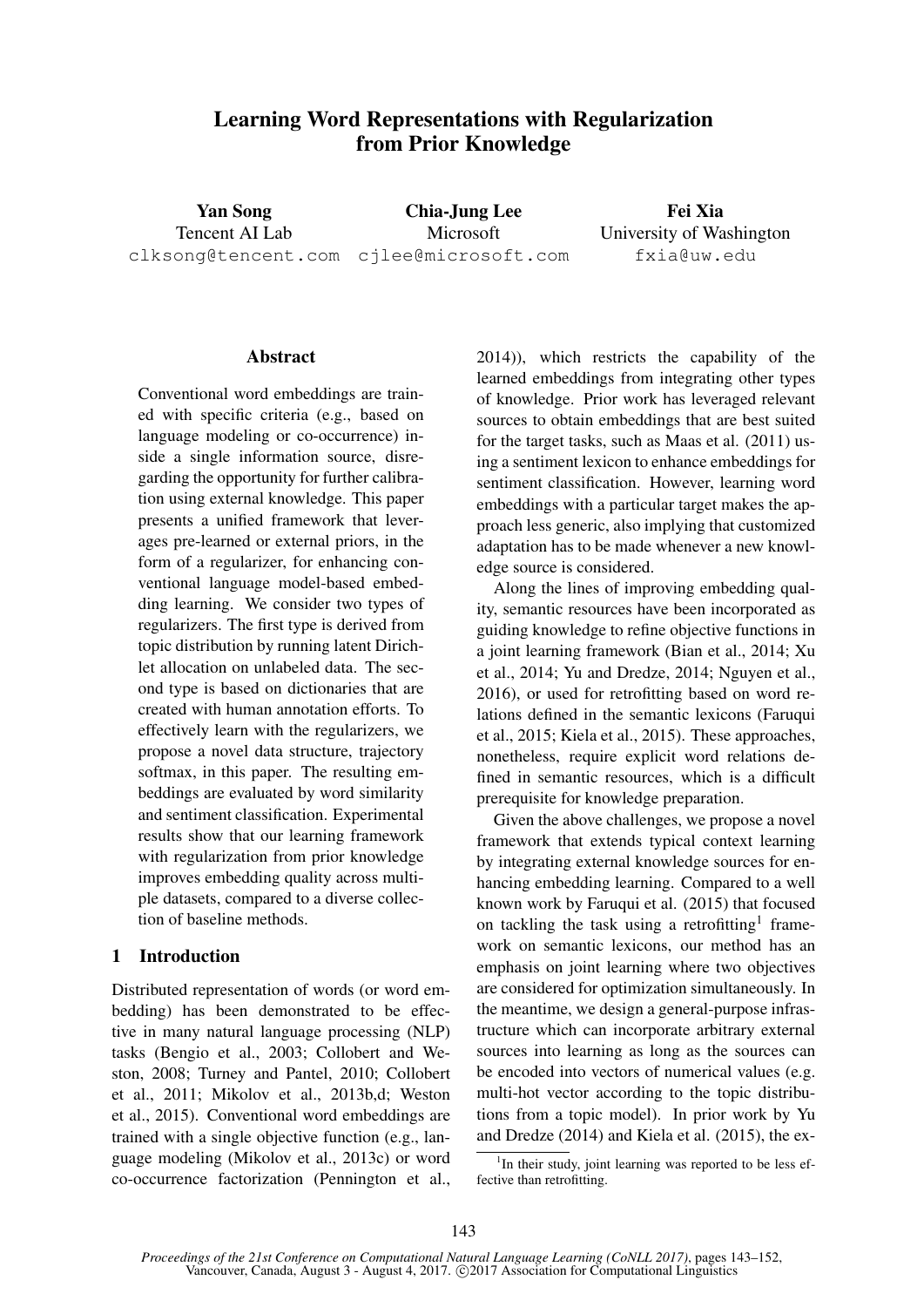ternal knowledge has to be clustered beforehand according to their semantic relatedness (e.g., *cold*, *icy*, *winter*, *frozen*), and words of similar meanings are added as part of context for learning. This may set a high bar for preparing external knowledge since finding the precise word-word relations is required. Our infrastructure, on the other hand, is more flexible as knowledge that is learned elsewhere, such as from topic modeling or even a sentiment lexicon, can be easily encoded and incorporated into the framework to enrich embeddings.

The way we integrate external knowledge is performed by the notion of a regularizer, which is an independent component that can be connected to the two typical architectures, namely, continuous bag-of-words (CBOW) and skip-gram (SG), or used independently as a retrofitter. We construct the regularizers based on the knowledge learned from both unlabeled data and manually crafted information sources. As an example of the former, a topic model from latent Dirichlet allocation (LDA) (Blei et al., 2003) is first generated from a given corpus, based on which per-word topical distributions are then added as extra signals to aid embedding learning. As an example of the latter, one can encode a dictionary into the regularizer and thus adapt the learning process with the encoded knowledge.

Another contribution of this paper is that we propose a novel data structure, trajectory softmax, to effectively learn prior knowledge in the regularizer. Compared to conventional tree based hierarchical softmax, trajectory softmax can greatly reduce the space complexity when learning over a high-dimension vector. Our experimental results on several different tasks have demonstrated the effectiveness of our approach compared to up-todate studies.

The rest of the paper is organized as follows. In section 2, we describe in detail our framework and show how we learn the regularizer in section 3. Section 4 presents and analyzes our experimental results and section 5 surveys related work. Finally, conclusions and directions of future work are discussed in section 6.

### 2 Approach

Conventionally word embeddings are learned from word contexts. In this section, we describe our method of extending embedding learning to incorporate other types of information sources.

Previous work has shown that many different sources can help learn better embeddings, such as semantic lexicons (Yu and Dredze, 2014; Faruqui et al., 2015; Kiela et al., 2015) or topic distributions (Maas et al., 2011; Liu et al., 2015b). To provide a more generic solution, we propose a unified framework that learns word embeddings from context (e.g., CBOW or SG) together with the flexibility of incorporating arbitrary external knowledge using the notion of a regularizer. Details are unfolded in following subsections.

#### 2.1 The Proposed Learning Framework

Preliminaries: The fundamental principle for learning word embeddings is to leverage word context, with a general goal of maximizing the likelihood that a word is predicted by its context. For example, the CBOW model can be formulated as maximizing

$$
\mathcal{L} = \frac{1}{|V|} \sum_{i=1}^{|V|} \log p(w_i \mid \sum_{0 < |j| \le c} v_{i+j}), \ \forall \, w_i \in V
$$
\n(1)

where  $v_{i+j}$  refers to the embedding of a word in  $w_{i-c}^{i+c}$ , and c defines the window size of words adjacent to the word  $w_i$ . The optimization for  $\mathcal L$  over the entire corpus is straightforward.

The left part of Figure 1 illustrates the concept of such context learning. It is a typical objective function for language modeling, where  $w_i$ is learned by the association with its neighboring words. Since context greatly affects the choice of the current word, this modeling strategy can help finding reasonable semantic relationships among words.

Regularizer: To incorporate additional sources for embedding learning, we introduce the notion of a regularizer, which is designed to encode information from arbitrary knowledge corpora.

Given a knowledge resource  $\Psi$ , one can encode the knowledge carried by a word  $w$  with  $\psi(w)$ , where  $\psi$  can be any function that maps w to the knowledge it encapsulates. For example, a word has a topic vector  $\psi(w) = \overrightarrow{e^{(w_i)}} \Phi_{[1:K,:]}$ , resulting  $\psi(w) = \overrightarrow{\Phi}_w = (\phi_{1,w}, \phi_{2,w}, ..., \phi_{K,w}),$ where  $\Phi_{[1:K,:]}$  is the topic distribution matrix for all words with K topics;  $\overrightarrow{e^{(w_i)}}$  is the standard basis vector with  $1$  at the  $i$ -th position in the vocabulary  $V$ . Therefore, regularization for all  $w$  with given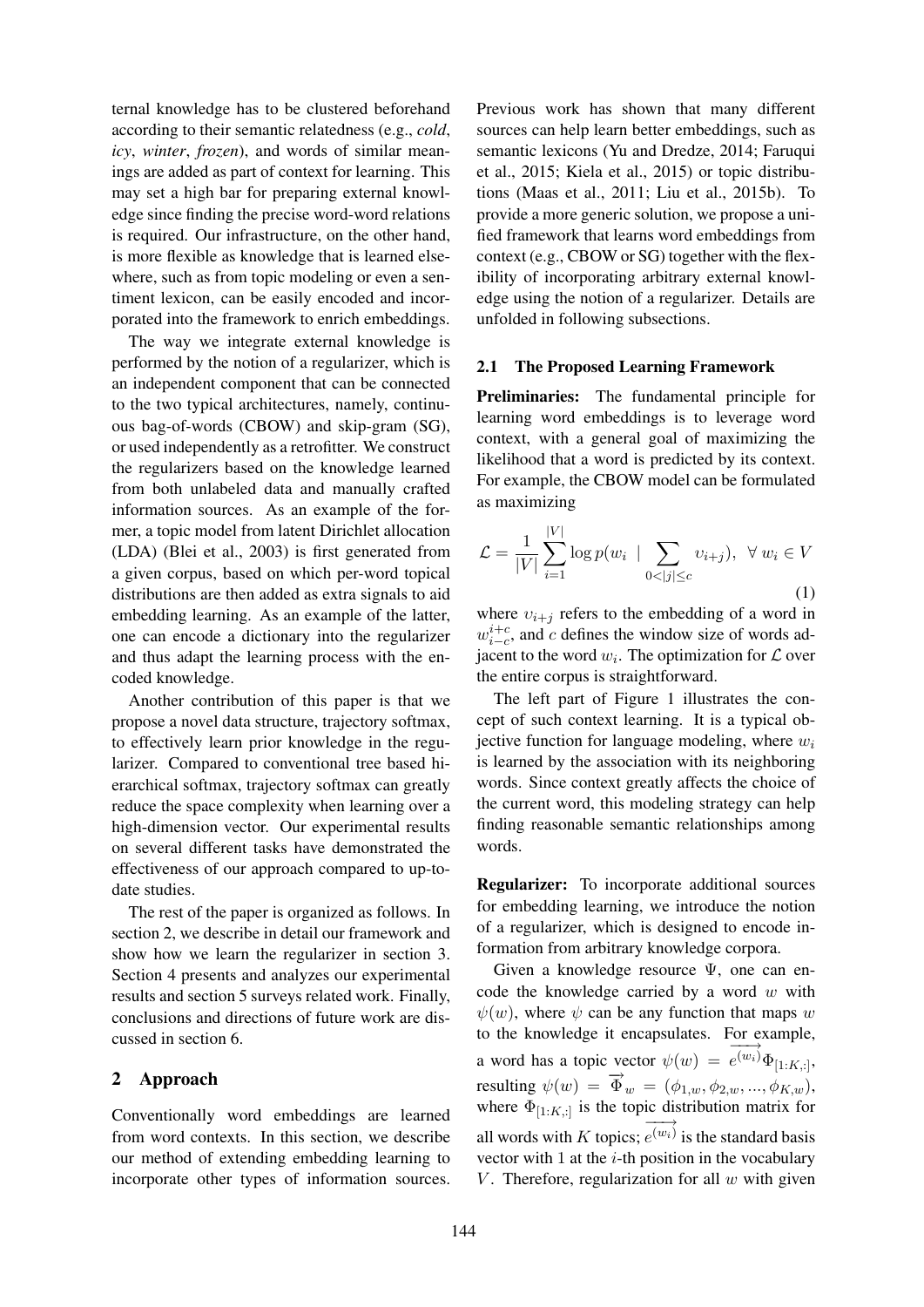

Figure 1: Illustration of joint learning word embeddings with context and regularization from prior knowledge. The green lines refer to the prediction and the red dotted lines refer to the updating process.

a knowledge source can be conceptually used to maximize  $\sum_{w \in V} R(v)$ , where R is the regularizer, defined as a function of the embedding  $v$  of a given word  $w$  and formulated as:

$$
R(v) = \log p(\psi(w)|v), \ \forall \ w \in V, \Psi \qquad (2)
$$

The right part of Figure 1 shows an instantiation of a regularizer that encodes prior knowledge of vocabulary size  $|V|$ , each with D dimensions.

Joint Learning: To extend conventional embedding learning, we combine context learning from an original corpus with external knowledge encoded by a regularizer, where the shared vocabulary set forms a bridge connecting the two spaces. In particular, the objective function for CBOW with integrating the regularizer can be formulated as maximizing

$$
\mathcal{L} = \frac{1}{|V|} \sum_{i=1}^{|V|} \log p(w_i, \psi(w_i) \mid \sum_{0 < |j| \leq c} v_{i+j}) \tag{3}
$$

where not only  $w_i$ , but also  $R(w_i)$  is predicted by the context words  $w_{i+j}$  via their embeddings  $v_{i+j}$ .

Figure 1 as a whole illustrates this idea. Recall that each row of the matrix corresponds to a vector of a word in  $V$ , representing prior knowledge across D dimensions (e.g., semantic types, classes or topics). When learning/predicting a word within this framework, the model needs to predict not only the correct word as shown in the context learning part in the figure, but also the correct vector in the regularizer. In doing so, the prior knowledge will be carried to word embeddings from regularization to context learning by back-propagation through the gradients obtained from the learning process based on the regularization matrix.

Retrofitting: With joint learning as our goal, we should emphasize that the proposed framework supports simultaneous context learning and prior knowledge retrofitting with a unified objective function. This means that the retrofitters can be considered as a stand-alone component at disposal, where the external knowledge vectors are regarded as supervised-learning target and the embeddings are updated through the course of fitting to the target. In §4, we will evaluate the performance of both joint learner and retrofitter in detail.

#### 2.2 Parameter Estimation

As shown in Equation 3, prior knowledge participates in the optimization process for predicting the current word and contributes to embedding updating during training a CBOW model. Using stochastic gradient descent (SGD), embeddings can be easily updated by both objective functions for language modeling and regularization through:

$$
v_{i+j}^* = v_{i+j} - \lambda \nabla_v [\log p(w_i | \sum_{0 < |j| \le c} v_{i+j}) + R(v_i^*)]
$$
\n<sup>(4)</sup>

where R is defined as in Eq.2 for  $\psi(w_i)$ . For SG model, prior knowledge is introduced in a similar way, with the difference being that context words are predicted instead of the current word.

Therefore, when learned from the context, em-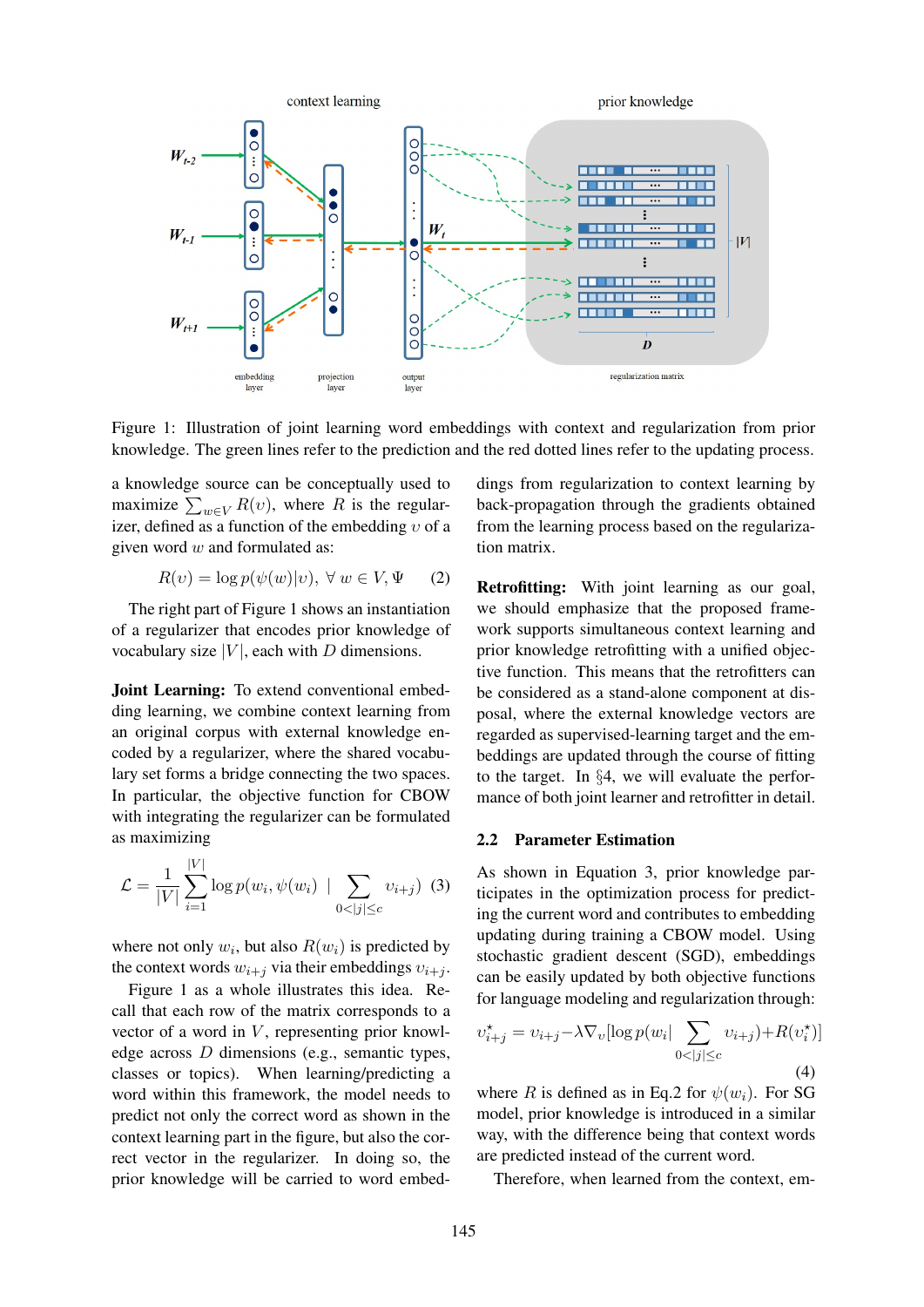

Figure 2: Comparison of hierarchical softmax (left) and trajectory softmax (right) based on an example of eight words in binary coding. The bold arrow lines refer to the path for encoding  $w_5$  in both hierarchical and trajectory softmax.

beddings are updated in the same way as in normal CBOW and SG models. When learned from the regularizer, embeddings are updated via a supervised learning over  $\Psi$ , on the condition that  $\Psi$ is appropriately encoded by  $\psi$ . The details of how it is performed will be illustrated in the next subsection.

#### 2.3 Trajectory Softmax

Hierarchical softmax is a good choice for reducing the computational complexity when training probabilistic neural network language models. Therefore, for context learning on the left part of Figure 1, we continue using hierarchical softmax based on Huffman coding tree (Mikolov et al., 2013a). Typically to encode the entire vocabulary, the depth of the tree falls in a manageable range around 15 to 18.

However, different from learning context words, to encode a regularizer as shown on the right part of Figure 1, using hierarchical softmax is intractable due to exponential space demand. Consider words expressed with D-dimensional vectors in a regularizer, a tree-based hierarchical softmax may require  $2^D - 1$  nodes, as illustrated in the left hand side of Figure 2. Since each node contains a d-dimensional "node vector" that is to be updated through training, the total space required is  $O(2^D \cdot d)$  for hierarchical softmax to encode the regularizer. When D is very large, such as  $D = 50$ meaning that tree depth is 50, the space demand tends to be unrealistic as the number of nodes in the tree grows to  $2^{50}$ .

To avoid the exponential requirement in space, in this work, we propose a trajectory softmax activation to effectively learn over the D-dimensional vectors. Our approach follows a grid hierarchical

structure along a path when conducting learning in the regularizer. From the right hand side of Figure 2, we see that the same regularizer entry is encoded with a path of  $D$  nodes, using a grid structure instead of a tree one. Consequently the total space required will be reduced to  $O(2 \cdot D \cdot d)$ .

As a running example, Figure 2 shows that when  $D = 4$ , the conventional hierarchical softmax needs at least 15 nodes to perform softmax over the path, while trajectory softmax greatly reduces space to only 7 nodes. Compared to treebased hierarchical softmax, the paths in trajectory softmax are not branches of a tree, but a fully connected grid of nodes with space complexity of  $D \times |C|$  in general. Here |C| refers to the number of choices on the paths for a node to the next node, and thus  $|C| = 2$  is the binary case. In Figure 2, we see an activation trajectory for a sequence of " $Root \rightarrow 100$ " for encoding word  $w_5$ .  $w_t$ is then learned and updated through the nodes on the trajectory when  $w_5$  is predicted by  $w_t$ . The learning and updating are referred by the dashed arrow lines. Overall, trajectory softmax greatly reduces the space complexity than hierarchical softmax, especially when words sharing similar information, in which case the paths of these words will be greatly overlapped.

More formally, learning with trajectory softmax in the binary case is similar to hierarchical softmax, which is to maximize  $p$  over the path for a vector encoded in  $\psi(w)$ , where p is defined below with an input vector  $v$ :

$$
p(\psi(w)|v) = \prod_{i=1}^{D-1} \sigma([\![n(i+1)]\!]\cdot v_i^{\top}v) \qquad (5)
$$

where  $v_i$  is the inner vector in *i*-th node on the trajectory.  $[n(i + 1)] = 1$  or  $-1$  when  $(i + 1)$ -th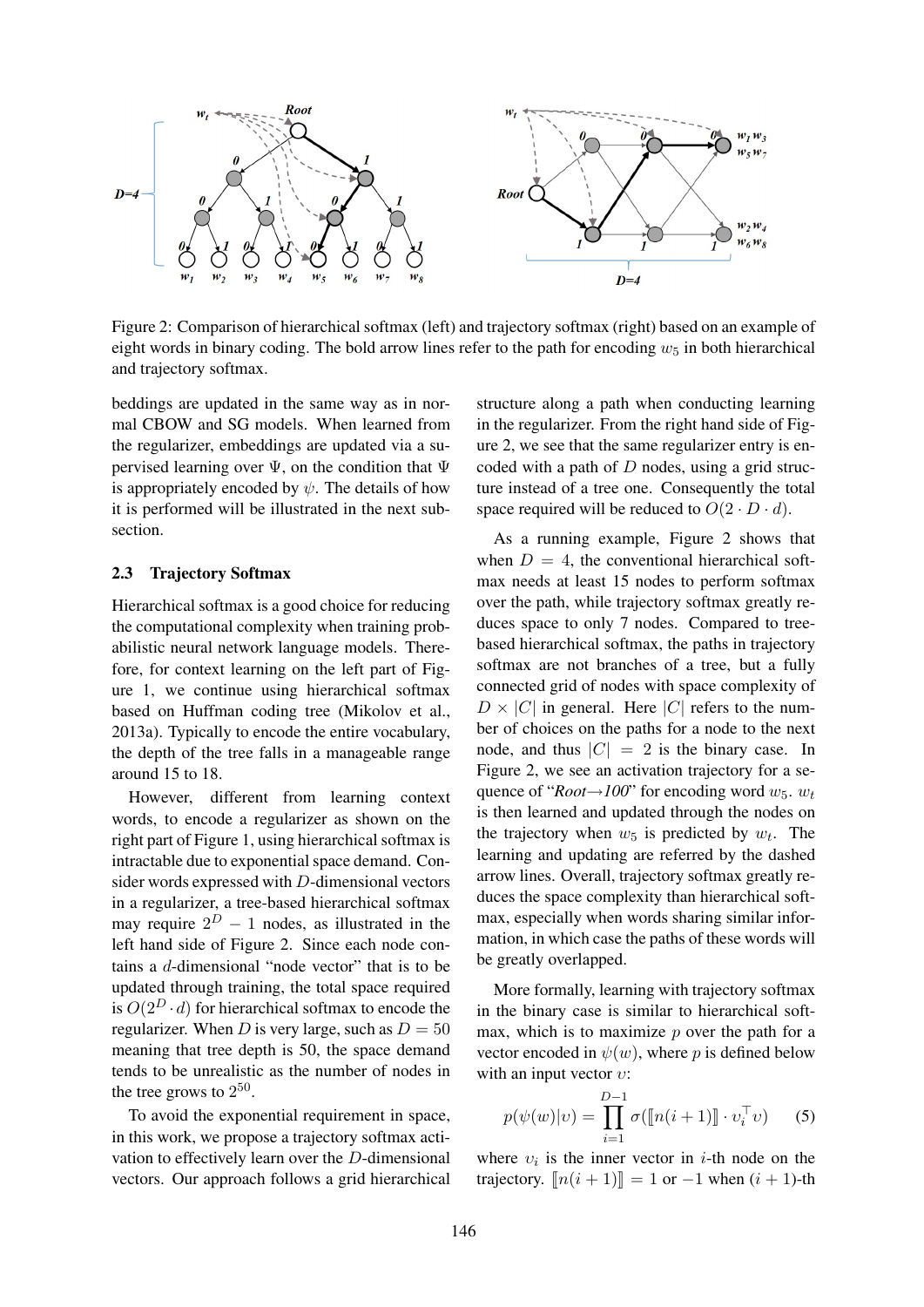node is encoded with 0 or 1, respectively. The final update to word embedding  $v$  with the regularizer is conducted by:

$$
v^* = v - \gamma(\sigma(v_i^{\top} v) - t_i) \cdot v_i \tag{6}
$$

which is applied to  $i = 1, 2, ..., D - 1$ , where  $\sigma(x) = \exp(x)/(1 + \exp(x));$   $t_i = [n(i + 1)],$  $\gamma$  is a discount learning rate.

Since the design of trajectory softmax is compatible with the conventional hierarchical softmax, one can easily implement the joint learning by concatenating its Root with the terminal node in the hierachical tree. The learning process is thus to traverse all the nodes from the hierarchical tree and the trajectory path.

# 3 Constructing Regularizers

We consider two categories of information sources for constructing regularizers. The first type of regularizer is built based on resources without annotation. On the contrary, the second type uses text collections with annotation. For brevity, throughout the paper we refer to the former as unannotated regularizer whereas the latter is recognized as annotated regularizer.

#### 3.1 Unannotated Regularizer

The unannotated regularizer constructs its regularization matrix based on an LDA learned topic distribution, which reflects topical salience information of a given word from prior knowledge. Using LDA not only serves our purpose of learning according to word semantics reflected by cooccurrences but can also bring in knowledge inexpensively (i.e., no annotations needed).

To start, a classic LDA is first performed on an arbitrary base corpus for retrieving word topical distribution, resulting in a topic model with  $K$  topics. All the units in the corpus are then assigned with a word-topic probability  $\phi_i$  corresponding to topic  $k$ , based on which a matrix is formed with all  $\overline{\Phi}_w$ , as described in §2.1. Next we convert each  $\overrightarrow{\Phi}$  into a 0-1 vector based on the maximum values in  $\overrightarrow{\Phi}$ . In particular, positions with maximum values are set to 1 and the rest are set to 0 (e.g.  $[0.1, 0.1, 0.4, 0.4] \rightarrow [0, 0, 1, 1]$ . This converted matrix functions as the final regularization matrix as shown in right hand side of Figure 1. We set  $K = 50$  in our experiments.<sup>2</sup> An in-house LDA implementation<sup>3</sup> is used for training  $\Phi_{[1:K,:]}$ , with 1,000 iterations.

### 3.2 Annotated Regularizer

We use three sources for training annotated regularizers in this work. Two of the sources are semantic lexicons, namely, the Paraphrase Database  $(PPDB)<sup>4</sup>$  (Ganitkevitch et al., 2013) and synonyms in the WordNet  $(WN_{syn})^5$  (Miller, 1995). They are used in the word similarity task. The third source is a semantic dictionary, SentiWordNet 3.0 (SWN) (Baccianella et al., 2010), which is used in the sentiment classification task. All of the three sources were created with annotation efforts, where either lexical or semantic relations were provided by human experts beforehand.

Before constructing the regularizer, we need encode each word in the sources as a vector according to its relations to other words or predefined information. For PPDB and  $WN_{syn}$ , we use them in different ways for joint learning and retrofitting. In order to optimize the efficiency in joint learning, we compress the word relations with topic representations. We use an LDA learner to get topic models for the lexicons<sup>6</sup>, with  $K = 50$ . Therefore, the word relations are transferred into topic distributions that are learned from their cooccurrences defined in the lexicon. The way we construct regularization matrix may be lossy, risking losing information that is explicitly delivered in the lexicon. However, it provides us effective encodings for words, and also yields better learning performance empirically in our experiments. In retrofitting, we directly use words' adjacent matrices extracted from their relations defined in the lexicons, then take the adjacent vector for each word as the regularization vector.

The SWN includes 83K words (147K words and phrases in total). Every word in SWN has two scores for its degree towards positive and negative polarities. For example, the word "pretty" receives 0.625 and 0 for positive and negative respectively, which means it is strongly associated with positive sentiment. The scores range from 0 to 1 with step

<sup>&</sup>lt;sup>2</sup>We experimented with other numbers for  $K$ , and their performance didn't vary too much when  $K > 40$ . We didn't include this comparison due to the similar results.

<sup>&</sup>lt;sup>3</sup>It is a Markov Chain Monte Carlo (MCMC) based LDA using Gibbs sampling.

<sup>&</sup>lt;sup>4</sup>We use PPDB-XL in this paper.

<sup>&</sup>lt;sup>5</sup>We use  $WN_{syn}$  because in our experiment only using synonyms perform better than using synonyms, hypernyms and hyponyms.

<sup>&</sup>lt;sup>6</sup>The lexicons are organized in the similar way as in Faruqui et al. (2015), where synonyms are grouped together and treated as a document for LDA learning.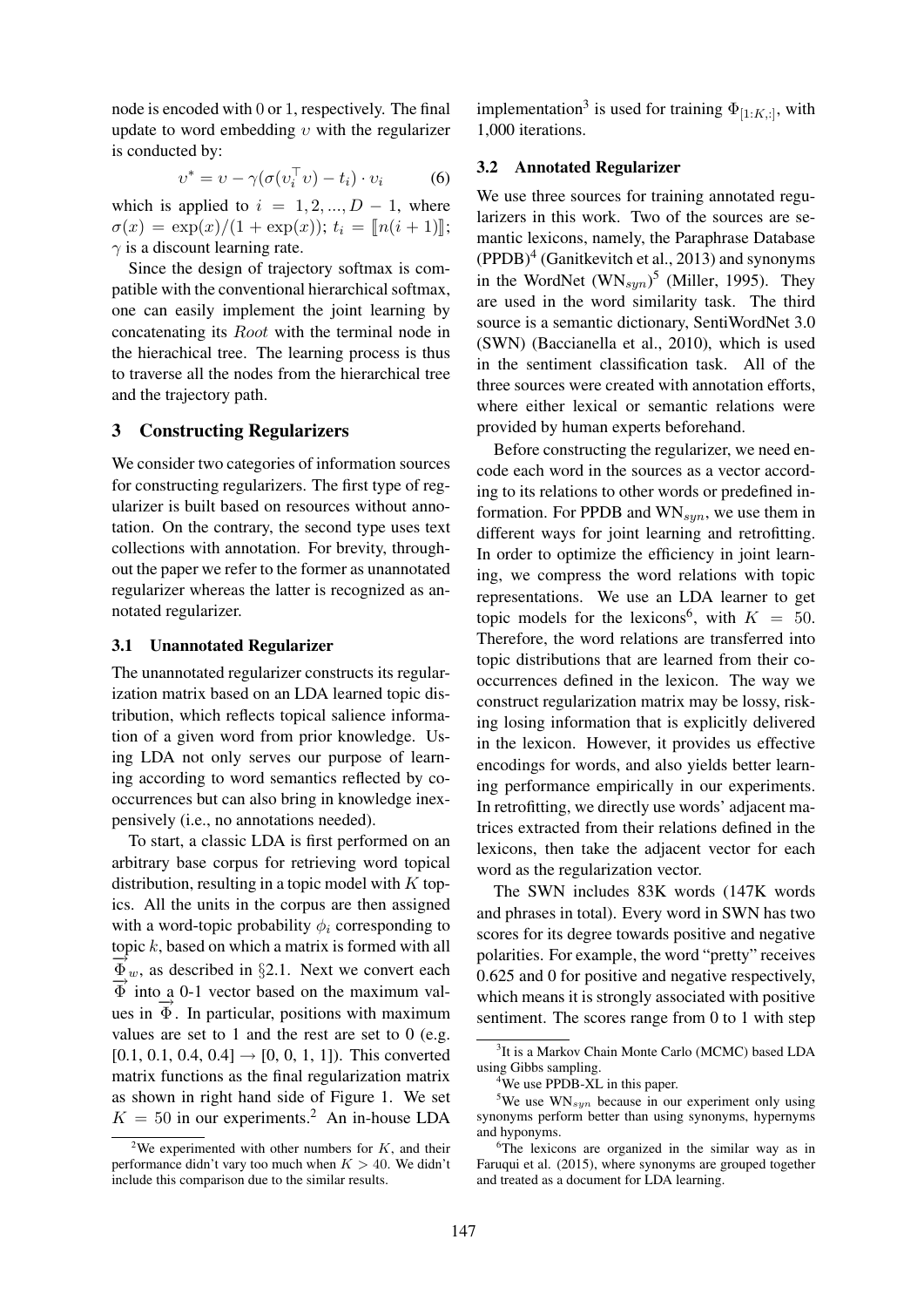| Embeddings            |             | MEN-3k   |        | SimLex-999 |        | WordSim-353 |        |
|-----------------------|-------------|----------|--------|------------|--------|-------------|--------|
|                       |             | $\gamma$ | $\rho$ | $\gamma$   | $\rho$ | $\gamma$    | $\rho$ |
| <b>LDA</b>            |             | 57.17    | 58.86  | 20.39      | 22.12  | 55.48       | 54.81  |
| <b>CBOW</b>           |             | 62.93    | 65.84  | 28.34      | 28.31  | 68.50       | 66.67  |
| Yu and Dredze (2014)  | $+$ PPDB    | 65.35    | 65.84  | 35.56      | 33.30  | 72.75       | 72.43  |
|                       | $+WN_{syn}$ | 65.20    | 65.74  | 36.15      | 33.65  | 72.79       | 72.58  |
| This work             | $+LDA$      | 67.33    | 69.51  | 29.79      | 29.78  | 71.19       | 69.58  |
|                       | $+PPDB$     | 65.25    | 66.87  | 36.43      | 33.28  | 69.45       | 68.89  |
|                       | $+WN_{syn}$ | 64.42    | 66.98  | 33.86      | 33.69  | 66.13       | 67.11  |
| SG                    |             | 64.79    | 66.71  | 26.97      | 26.59  | 68.88       | 67.80  |
| Kiela et al. $(2015)$ | $+$ PPDB    | 61.13    | 60.04  | 36.47      | 34.29  | 70.14       | 68.76  |
|                       | $+WN_{syn}$ | 57.02    | 59.84  | 29.02      | 29.99  | 63.61       | 61.22  |
| This work             | $+LDA$      | 65.02    | 65.32  | 25.19      | 24.04  | 66.16       | 69.21  |
|                       | $+$ PPDB    | 70.83    | 71.35  | 37.10      | 35.72  | 73.94       | 73.11  |
|                       | $+WN_{syn}$ | 66.58    | 68.14  | 36.72      | 35.91  | 68.50       | 67.90  |

Table 1: Word similarity results for **joint learning** on three datasets in terms of Pearson's coefficient correlation ( $\gamma$ ) and Spearman's rank correlation ( $\rho$ ) in percentages. Higher score indicates better correlation of the model with respect to the gold standard. Bold indicates the highest score for each embedding type.

of 0.125 for both positive and negative polarities. Therefore there are 9 different degrees for a word to be annotated for the two sentiments. For encoding this dictionary, we design a 18-dimension vector, in which the first 9 dimension represents the positive sentiment while the last 9 for negative sentiment. A word is thus encoded into a binary form where the corresponding dimension is set to 1 with others 0. For the aforementioned word "*pretty*", its encoded vector will be "*000001000 000000000*", in which the score 0.625 of positive activates the 6th dimension in the vector. In doing so, we form a  $83K \times 18$  regularization matrix for the SWN dictionary.

# 4 Experiments

The resulting word embeddings based on joint learning as well as retrofitting are evaluated intrinsically and extrinsically. For intrinsic evaluation, we use word similarity benchmark to directly test the quality of the learned embeddings. For extrinsic evaluation, we use sentiment analysis as a downstream task with different input embeddings. Regularizers based on LDA, PPDB and  $WN_{sum}$  are used in word similarity experiment, while SentiWordNet regularization is used in sentiment analysis. The experimental results will be discussed in §4.1 and §4.2.

We experiment with three learning paradigms, namely CBOW, SG and GloVe. GloVe is only tested in retrofitting since our regularizer is not compatible with GloVe learning objective in joint learning. In all of our retrofitting experiments, we only train the regularizer with one iteration, consistent with Kiela et al. (2015).

The base corpus that we used to train initial word embeddings is from the latest articles dumped from Wikipedia and newswire<sup>7</sup>, which contains approximately 8 billion words. When training on this corpus, we set the dimension of word embeddings to be 200 and cutoff threshold of word frequency threshold to be 5 times of occurrence. These are common setups shared across the following experiments.

#### 4.1 Word Similarities Evaluation

We use the MEN-3k (Bruni et al., 2012), SimLex-999 (Hill et al., 2015) and WordSim-353 (Finkelstein et al., 2002) datasets to perform quantitative comparisons among different approaches to generating embeddings. The cosine scores are computed between the vectors of each pair of words in the datasets<sup>8</sup>. The measures adopted are Pearson's coefficient of product-moment correlation  $(\gamma)$  and Spearman's rank correlation  $(\rho)$ , which reflect how

 $7$ This corpus is constructed by the script demo-train-bigmodel-v1.sh from https://storage.googleapis.com/googlecode-archive-source/v2/code.google.com/word2vec/sourcearchive.zip

<sup>8</sup> For LDA embeddings (topic distributions), we tried Jenson-Shannon divergence, which is much worse than cosine scores in measuring the similarity. Therefore we still use cosine for LDA embeddings.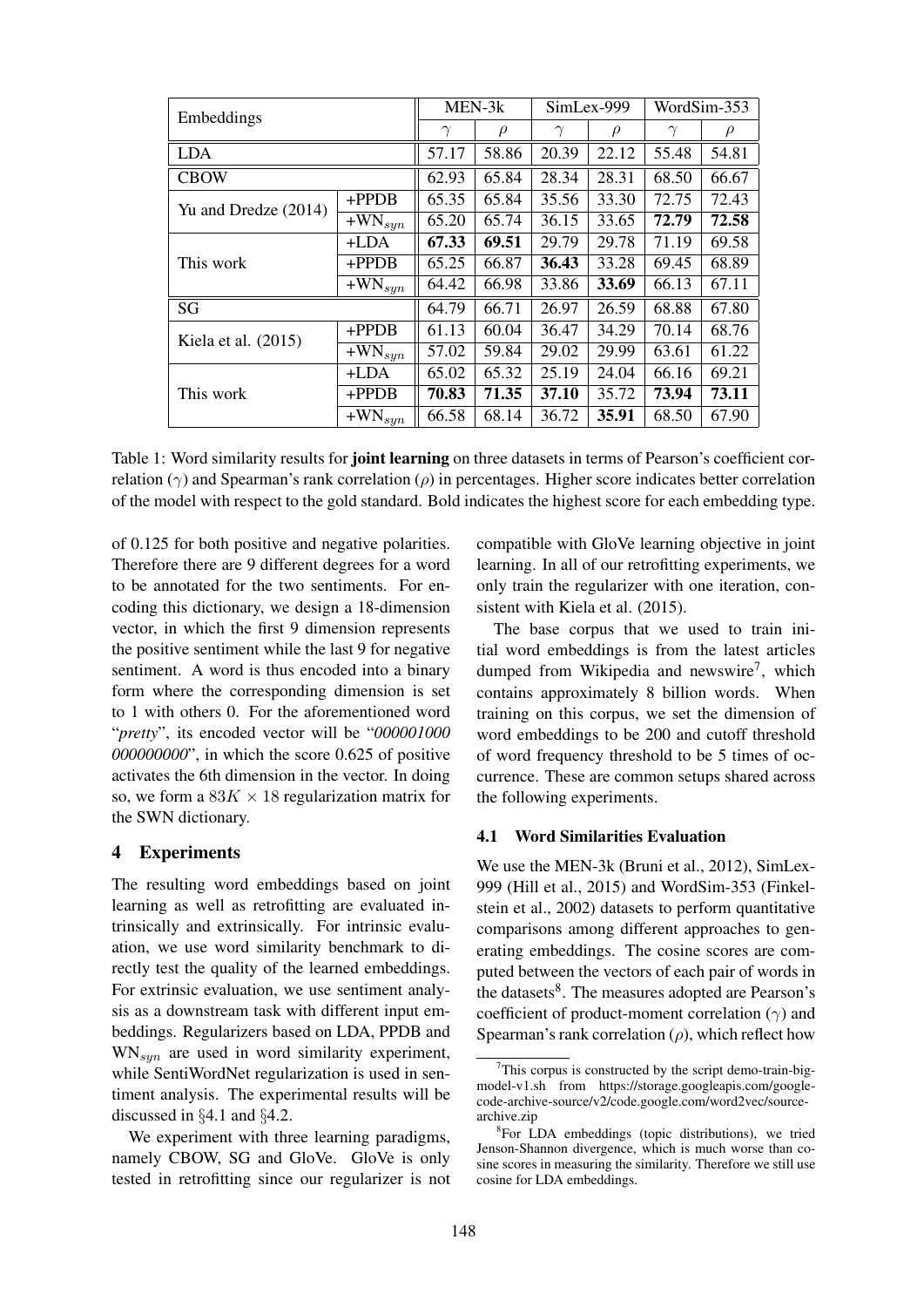| Embeddings            |                                  | MEN-3k   |        | SimLex-999 |        | WordSim-353 |        |
|-----------------------|----------------------------------|----------|--------|------------|--------|-------------|--------|
|                       |                                  | $\gamma$ | $\rho$ | $\gamma$   | $\rho$ | $\gamma$    | $\rho$ |
| GloVe                 |                                  | 66.84    | 66.97  | 28.87      | 27.52  | 59.78       | 61.46  |
| Faruqui et al. (2015) | +PPDB                            | 66.98    | 67.04  | 29.25      | 28.25  | 61.44       | 63.35  |
|                       | $\overline{+}$ WN <sub>syn</sub> | 64.29    | 63.92  | 27.32      | 24.39  | 57.40       | 58.88  |
| This work             | +LDA                             | 59.65    | 60.23  | 22.25      | 22.70  | 55.65       | 57.57  |
|                       | +PPDB                            | 68.99    | 68.99  | 31.35      | 29.85  | 62.31       | 63.96  |
|                       | $\overline{+W}$ N <sub>syn</sub> | 66.72    | 66.84  | 29.78      | 28.47  | 59.62       | 61.34  |
| <b>CBOW</b>           |                                  | 62.93    | 65.84  | 28.34      | 28.31  | 68.50       | 66.67  |
| Yu and Dredze (2014)  | +PPDB                            | 65.08    | 65.52  | 36.16      | 34.01  | 72.75       | 72.39  |
|                       | $\overline{+W}$ N <sub>syn</sub> | 65.34    | 65.77  | 35.68      | 33.33  | 72.72       | 72.74  |
| Faruqui et al. (2015) | +PPDB                            | 65.07    | 67.55  | 37.07      | 35.02  | 71.76       | 71.18  |
|                       | $\overline{+W}$ N <sub>syn</sub> | 63.71    | 66.44  | 30.15      | 29.83  | 71.24       | 69.39  |
| This work             | +LDA                             | 50.07    | 56.64  | 21.47      | 23.01  | 41.56       | 47.27  |
|                       | +PPDB                            | 65.30    | 67.68  | 37.34      | 35.74  | 72.01       | 72.05  |
|                       | $\overline{+}$ WN <sub>syn</sub> | 63.89    | 66.74  | 33.96      | 33.82  | 68.70       | 66.91  |
| SG                    |                                  | 64.79    | 66.71  | 26.97      | 26.59  | 68.88       | 67.80  |
| Kiela et al. $(2015)$ | +PPDB                            | 67.38    | 69.05  | 32.49      | 31.84  | 71.59       | 69.82  |
|                       | $\overline{+}$ WN <sub>syn</sub> | 64.58    | 67.02  | 29.43      | 28.12  | 69.15       | 68.36  |
| Faruqui et al. (2015) | $+$ PPDB                         | 65.44    | 67.02  | 34.12      | 33.72  | 71.24       | 70.31  |
|                       | $\overline{+W}N_{syn}$           | 65.65    | 66.71  | 28.25      | 27.61  | 70.21       | 69.47  |
| This work             | $+LDA$                           | 64.02    | 65.33  | 24.64      | 24.28  | 59.43       | 60.60  |
|                       | +PPDB                            | 67.17    | 69.09  | 34.93      | 34.57  | 72.63       | 71.15  |
|                       | $\overline{+}$ WN <sub>syn</sub> | 65.62    | 67.38  | 29.96      | 29.82  | 69.70       | 68.91  |

Table 2: Word similarity results for **retrofitting** on three datasets in terms of Pearson's coefficient correlation ( $\gamma$ ) and Spearman's rank correlation ( $\rho$ ) in percentages. Higher score indicates better correlation of the model with respect to the gold standard. Bold indicates the highest score for each embedding type.

close the similarity scores to human judgments.

For both joint learning and retrofitting, we test our approach with using PPDB and  $WN_{syn}$  as the prior knowledge applied to our regularizer. Considering that LDA can be regarded as soft clustering for words, it is very hard to present words with deterministic relations like in PPDB and  $WN_{sun}$ , therefore we do not apply retrofitting on LDA results for previous studies.

The evaluation results are shown in Table 1 and Table 2 for joint learning and retrofitting, respectively. Each block in the tables indicates an embedding type and its corresponding enhancement approaches. For comparison, we also include the results from the approaches proposed in previous studies, i.e., Yu and Dredze  $(2014)^9$  for CBOW, Kiela et al.  $(2015)^{10}$  for SG and Faruiqui et al.  $(2015)^{11}$  for all initial embeddings. Their settings are equal to that used in our approach.

Table 1 shows that directly using LDA topic distributions as embeddings can give reasonable results for word similarities. Because LDA captures word co-occurrences globally so that words share similar contexts are encoded similarly via topic distributions. This is a good indication showing that LDA could be a useful guidance to help our regularize to incorporate global information.

For other joint learning results in Table 1, our approach shows significant gain over the baselines, the same for the approaches from previous studies (Yu and Dredze, 2014; Faruqui et al., 2015). However, using  $WN_{syn}$  in Kiela et al. (2015) does not help, this may owe to the fact that using the words defined in  $WN_{sun}$  as contexts will affect the real context learning and thus deviate the joint objective function. Interestingly, using LDA in regularizer significantly boosts the performance on MEN-3k, even better than that with using semantic lexicons. The reason might be that LDA enhances word embeddings with the relatedness inherited in topic distributions.

<sup>9</sup> https://github.com/Gorov/JointRCM

<sup>&</sup>lt;sup>10</sup>We re-implemented their approach in our own code.

<sup>11</sup>https://github.com/mfaruqui/retrofitting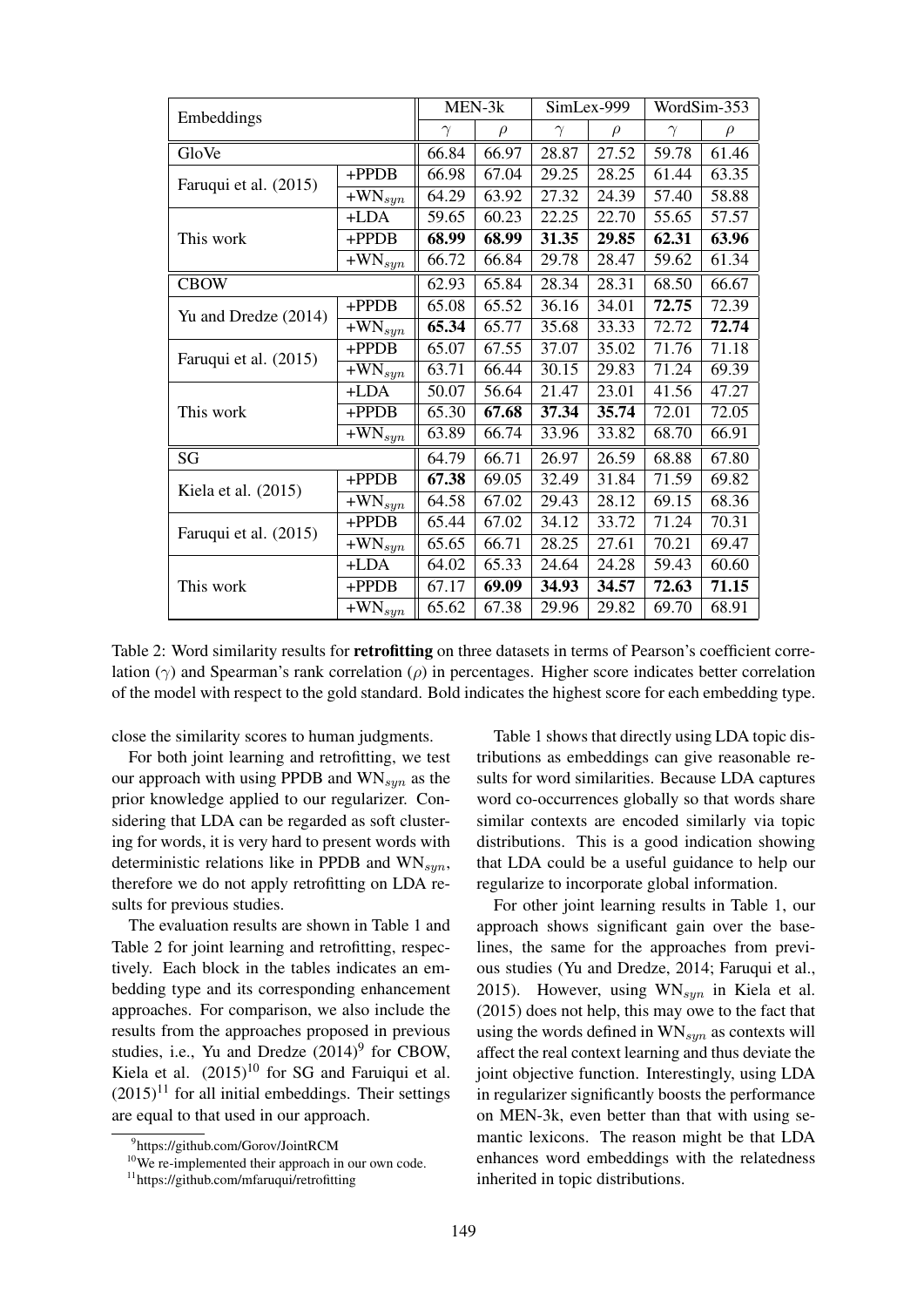For retrofitting, Table 2 shows that our approach demonstrates its effectiveness for enhancing initial embeddings with prior knowledge. It performs consistently better than all other approaches in a wide range of settings, including three embedding types on three datasets, with few exceptions. Since retrofitting only updates those words in the external sources, e.g., LDA word list or lexicons, it is very sensitive to the quality of the corresponding sources. Consequently, it can be observed from our experiment that unannotated knowledge, i.e., topic distributions, is not an effective source as a good guidance. In contrast, PPDB, which is of high quality of semantic knowledge, outperforms other types of information in most cases.

### 4.2 Sentiment Classification Evaluation

We perform sentiment classification on the IMDB review data set (Maas et al., 2011), which has 50K labeled samples with equal number of positive and negative reviews. The data set is pre-divided into training and test sets, with each set containing 25K reviews. The classifier is based on a bi-directional LSTM model as described in Dai and Le (2015), with one hidden layer of 1024 units. Embeddings from different approaches are used as inputs for the LSTM classifier. For determining the hyperparameters (e.g., training epoch and learning rate), we use 15% of the training data as the validation set and we apply early stopping strategy when the error rate on the validation set starts to increase. Note that the final model for testing is trained on the entire training set.

As reported in Table 3, the embeddings trained by our approach work effectively for sentiment classification. Both joint learning and retrofitting with our regularizer outperform other baseline approaches from previous studies, with joint learning being somewhat better than retrofitting. Overall, our joint learning with CBOW achieves the best performance on this task. A ten-partition twotailed paired t-test at  $p < 0.05$  level is performed on comparing each score with the baseline result for each embedding type. Considering that sentiment is not directly related to word meaning, the results indicate that our regularizer is capable of incorporating different type of knowledge for a specific task, even if it is not aligned with the context learning. This task demonstrates the potential of our framework for encoding external knowledge and using it to enrich the representa-

| Embeddings            | Accuracy  |          |
|-----------------------|-----------|----------|
| Maas et al. (2011)    | 88.89     |          |
|                       | 90.66     |          |
| Faruqui et al. (2015) | 90.43     |          |
| This work             | +Retro    | 90.89    |
|                       | 91.29     |          |
| Yu and Dredze (2014)  | $+$ Joint | 91.14    |
|                       | $+$ Retro | 90.71    |
| Faruqui et al. (2015) | +Retro    | 90.77    |
| This work             | $+$ Joint | $92.09*$ |
|                       | +Retro    | $91.81*$ |
|                       | 91.30     |          |
| Faruqui et al. (2015) | $+$ Retro | 91.03    |
| Kiela et al. (2015)   | $+$ Joint | 91.45    |
|                       | +Retro    | 91.14    |
| This work             | $+$ Joint | 92.07*   |
|                       | +Retro    | 91.42    |

Table 3: Sentiment classification results on IMDB data set (Maas et al., 2011). Bold indicates the highest score for each embedding type. \* indicates t-test significance at  $p < 0.05$  level when compared with the baseline.

tions of words, without the requirement to build a task-specific, customized model.

# 5 Related Work

Early research on representing words as distributed continuous vectors dates back to Rumelhart et al. (1986). Recent previous studies (Collobert and Weston, 2008; Collobert et al., 2011) showed that, the quality of embeddings can be improved when training multi-task deep models on task-specific corpora, domain knowledge that is learned over the process. Yet one downside is that huge amounts of labeled data is often required. Another methodology is to update embeddings by learning with external knowledge. Joint learning and retrofitting are two mainstreams of this methodology. Leveraging semantic lexicons (Yu and Dredze, 2014; Bian et al., 2014; Faruqui et al., 2015; Liu et al., 2015a; Kiela et al., 2015; Wieting et al., 2015; Nguyen et al., 2016) or word distributional information (Maas et al., 2011; Liu et al., 2015b) has been proven as effective in enhancing word embeddings, especially for specific downstream tasks. Bian et al. (2014) proposed to improve embedding learning with different kinds of knowledge, such as morphological, syntactic and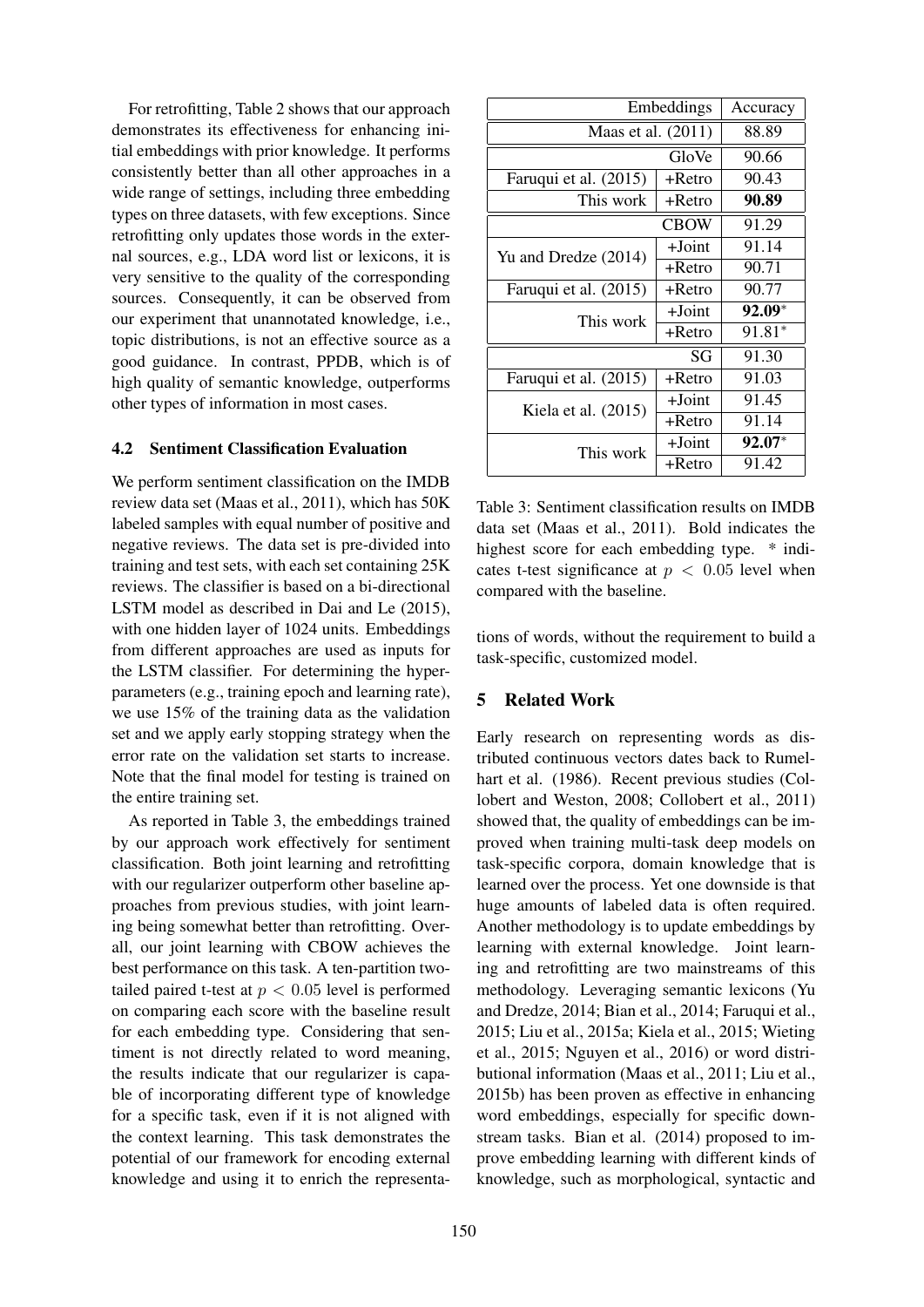semantic information. Wieting et al. (2015) improves embeddings by leveraging paraphrase pairs from the PPDB for learning phrase embeddings in the paraphrasing task. In a similar way, Hill et al. (2016) uses learned word embeddings as supervised knowledge for learning phrase embeddings.

Although our approach is conceptually similar to previous work, it is different in several ways. For leveraging unlabeled data, the regularizer in this work is different from applying topic distributions as word vectors (Maas et al., 2011) or treating topics as conditional contexts (Liu et al., 2015b). For leveraging semantic knowledge, our regularizer does not require explicit word relations as used in previous studies (Yu and Dredze, 2014; Faruqui et al., 2015; Kiela et al., 2015), but takes encoded information of words. Moreover, in order to appropriately learn the encoded information, we use trajectory softmax to perform the regularization. As a result, it provides a versatile data structure to incorporate any vectorized information into embedding learning. The above novelties make our approach versatile so that it can integrate different types of knowledge.

# 6 Conclusion and Future Work

In this paper we proposed a regularization framework for improving the learning of word embeddings with explicit integration of prior knowledge. Our approach can be used independently as a retrofitter or jointly with CBOW and SG to encode prior knowledge. We proposed trajectory softmax for learning over the regularizer, which can greatly reduce the space complexity compared to hierarchical softmax using the Huffman coding tree, which enables the regularizer to learn over a long vector. Moreover, the regularizer can be constructed from either unlabeled data (e.g., LDA trained from the base corpus) or manually crafted resources such as a lexicon. Experiments on word similarity evaluation and sentiment classification show the benefits of our approach.

For the future work, we plan to evaluate the effectiveness of this framework with other types of prior knowledge and NLP tasks. We also want to explore different ways of encoding external knowledge for regularization.

### References

Stefano Baccianella, Andrea Esuli, and Fabrizio Sebastiani. 2010. SentiWordNet 3.0: An Enhanced Lexical Resource for Sentiment Analysis and Opinion Mining. In *Proceedings of the Seventh conference on International Language Resources and Evaluation (LREC'10)*. European Language Resources Association (ELRA), Valletta, Malta.

- Yoshua Bengio, Rejean Ducharme, Pascal Vincent, and ´ Christian Janvin. 2003. A neural probabilistic language model. *J. Mach. Learn. Res.* 3:1137–1155.
- Jiang Bian, Bin Gao, and Tie-Yan Liu. 2014. Knowledge-Powered Deep Learning for Word Embedding. In *Proceedings of the European Conference on Machine Learning and Knowledge Discovery in Databases - Volume 8724*. New York, NY, USA, ECML PKDD 2014, pages 132–148.
- David M. Blei, Andrew Y. Ng, and Michael I. Jordan. 2003. Latent Dirichlet Allocation. *Journal of Machine Learning Research* 3:993–1022.
- Elia Bruni, Gemma Boleda, Marco Baroni, and Nam Khanh Tran. 2012. Distributional Semantics in Technicolor. In *Proceedings of the 50th Annual Meeting of the Association for Computational Linguistics (Volume 1: Long Papers)*. Jeju Island, Korea, pages 136–145.
- Ronan Collobert and Jason Weston. 2008. A unified architecture for natural language processing: Deep neural networks with multitask learning. In *Proceedings of the 25th International Conference on Machine Learning*. ACM, New York, NY, USA, ICML '08, pages 160–167.
- Ronan Collobert, Jason Weston, Léon Bottou, Michael Karlen, Koray Kavukcuoglu, and Pavel Kuksa. 2011. Natural Language Processing (Almost) from Scratch. *Journal of Machine Learning Research* 12:2493–2537.
- Andrew M. Dai and Quoc V. Le. 2015. Semisupervised Sequence Learning. In *Advances in Neural Information Processing Systems 28: Annual Conference on Neural Information Processing Systems 2015, December 7-12, 2015, Montreal, Quebec, Canada*. pages 3079–3087.
- Manaal Faruqui, Jesse Dodge, Sujay Kumar Jauhar, Chris Dyer, Eduard Hovy, and Noah A. Smith. 2015. Retrofitting word vectors to semantic lexicons. In *Proceedings of the 2015 Conference of the North American Chapter of the Association for Computational Linguistics: Human Language Technologies*. Denver, Colorado, pages 1606–1615.
- Lev Finkelstein, Evgeniy Gabrilovich, Yossi Matias, Ehud Rivlin, Zach Solan, Gadi Wolfman, and Eytan Ruppin. 2002. Placing Search in Context: the Concept Revisited. *ACM Transaction on Information Systems* 20(1):116–131.
- Juri Ganitkevitch, Benjamin Van Durme, and Chris PPDB: The Paraphrase Database. In *Proceedings of the 2013 Conference of the North American Chapter of the Association for*